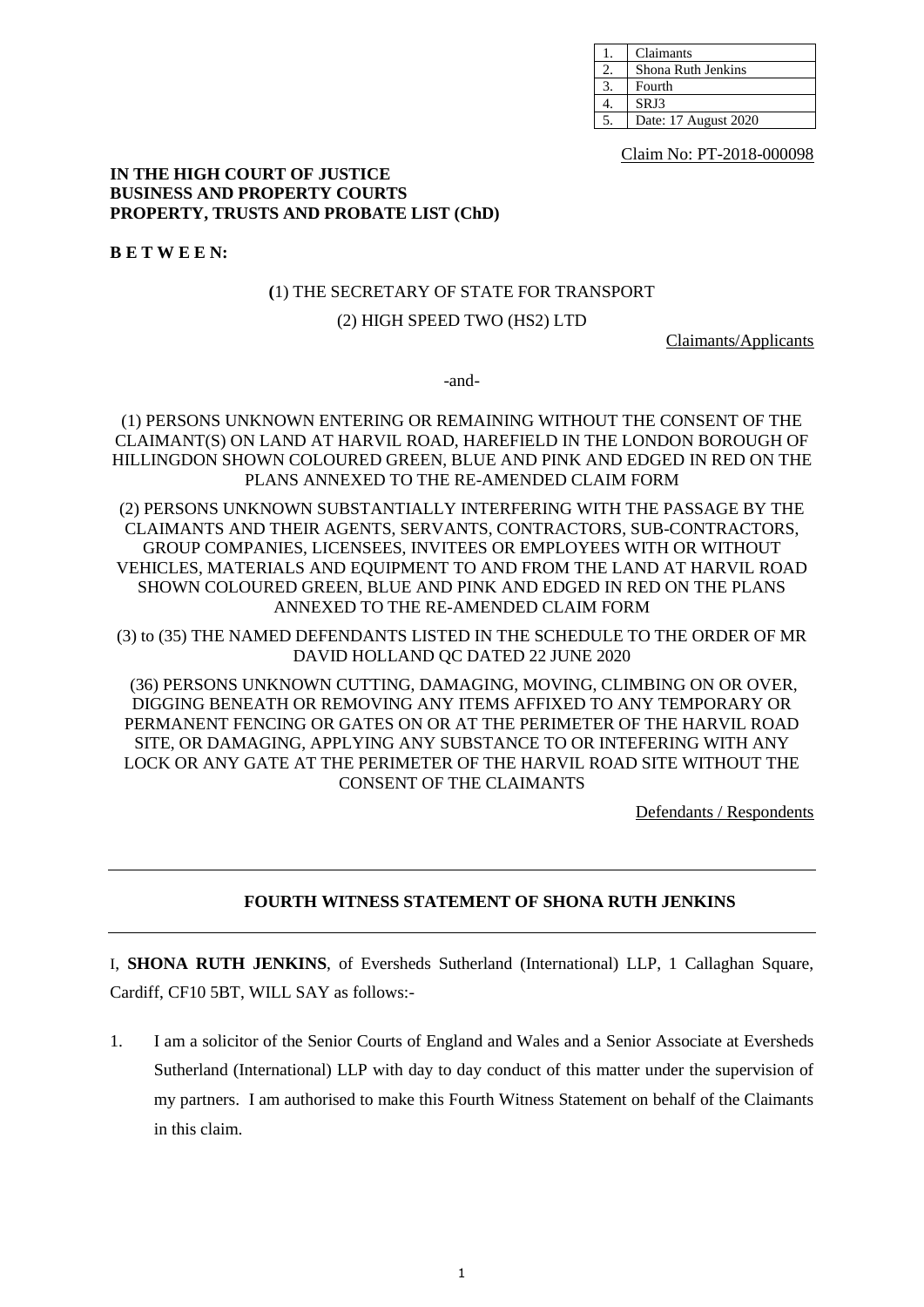| Claimants            |
|----------------------|
| Shona Ruth Jenkins   |
| Fourth               |
| SRJ3                 |
| Date: 17 August 2020 |

- 2. I make this statement, in support of the Claimants' application dated 15 June 2020 ("the **Substantive Amendment Application**") in order to update the Court on the steps taken by the Claimants to:
	- 2.1 serve the Order dated 22 June ("the **Current Injunction**"); and
	- 2.2 provide copies of the Notice of Hearing and the Claimants' witness evidence in reply pursuant to paragraphs 20 and 22 of the Current Injunction.
- 3. The matters I set out in this statement are within my own knowledge, unless stated otherwise, in which case I set out the source of my belief. There is now shown to me a paginated clip of documents which I exhibit hereto as SRJ3. Page numbers without qualification refer to that exhibit. Where I refer to "the Schedule" in this statement, that is a reference to the 'overview' schedule exhibited at **pp. 1-4 of SRJ3**. The contents of this statement and the Schedule are true to the best of my knowledge and belief.

#### **Overview of service pursuant to the Current Injunction**

- 4. The steps that the Claimants are required to take in respect of service of documents relating to these proceedings was streamlined on the making of the Current Injunction. Whilst the Claimants have sought to extensively serve all defendants including both persons unknown and the Named Defendants with a copy of the Current Injunction as is evidence by the detail below and the witness statement and certificates of service of Raymond Finch dated 3 July 2020, in respect of any further documents, the Claimants are required only to provide copies of those documents by (i) uploading links to their websites (ii) sending copies to email address which have been provided by any of the Named Defendants for the purposes of these proceedings or by delivering copies to any addresses or locations which have been provided as a place for service.
- 5. As indicated above, the Schedule is a 'snapshot' illustrating what has taken place in respect of service / provision of documents since the Current Injunction was made. Where in the Schedule it states "N/A" next to a particular Named Defendant in any column, that means that this particular Named Defendant has not provided an email address to the Claimants for the purposes of these proceedings nor have they provided a physical address or location for service such that the Claimants are not required to provide copies of the further documents to them. Any such documents however are accessible on the websites referred to below or by contacting my firm for copies.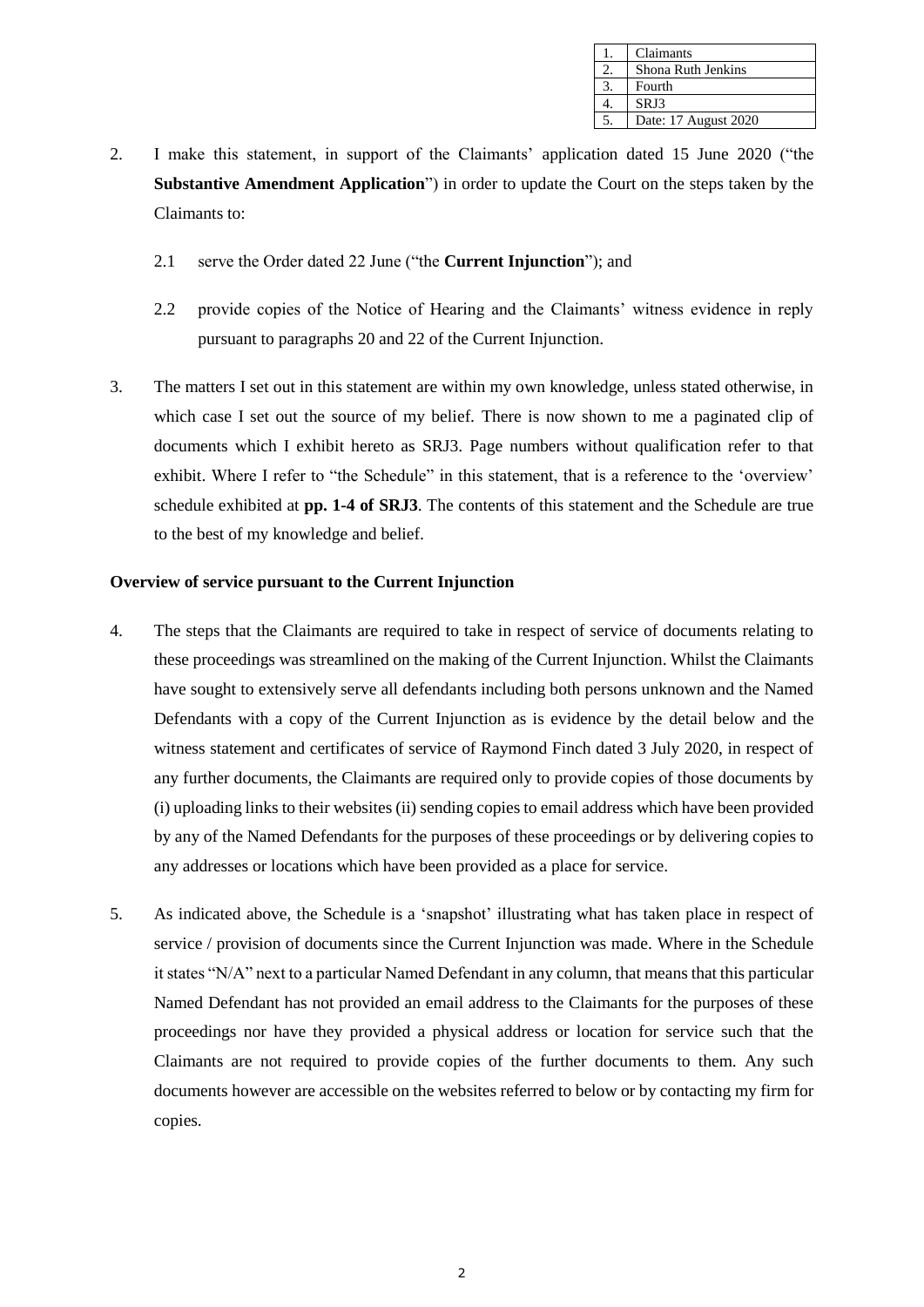| Claimants            |
|----------------------|
| Shona Ruth Jenkins   |
| Fourth               |
| SRJ3                 |
| Date: 17 August 2020 |

## **Service of the Current Injunction**

#### *Service on First, Second and Thirty-Sixth Defendants*

- 6. The detail of service of the June 2020 Order is set out in the witness statement of Raymond Finch dated 3 July 2020, together with certificates of service, all of which have been filed with the Court. In summary, however, on 1 July 2020 process servers instructed by my firm on behalf of the Claimants effected service of the following documents:
	- (i) Letter from my firm dated 1 July 2020;
	- (ii) sealed copy of the July 2020 Order attached to it an A3 colour copy of Plan A; and
	- (iii) A3 laminated injunction warning notice

by leaving copies in sealed transparent envelopes in conspicuous locations around the perimeter of the Harvil Road Site, including at and opposite the Vehicular Entrances as well as various encampments in the vicinity (including the 'roadside' protester camp at Harvil Road) so that persons who might be coming on to the land (or considering doing so) can access them.

7. On the 30 June 2020, the Second Claimant updated its existing advertisement and published a notification of the making of the June 2020 Injunction in prominent location on the following website:

## <https://www.gov.uk/government/organisations/high-speed-two-limited>

- 8. On 6 July 2020, the existing notification on websit[e https://hs2inhillingdon.commonplace.is/](https://hs2inhillingdon.commonplace.is/) was also updated to publish a notification of the making of the June 2020 Injunction and to provide a link to the sealed order.
- 9. For completeness, I confirm that the notification on both websites also explained that further evidence filed by the Claimants in these proceedings would be available via those websites and therefore anyone who was interested in these proceedings ought to monitor the websites. It was explained on the websites that anyone wanting a copy of the hearing bundle should contact my firm by 17 August 2020 in order that arrangements for access to this could be provided when the hearing bundle was prepared. I confirm that, to date, three individuals (one of whom is an interested party and the interest of the other two is unknown) have been in contact requesting a copy of the bundle and arrangements are being made for them to have access to our document hosting platform for that purpose.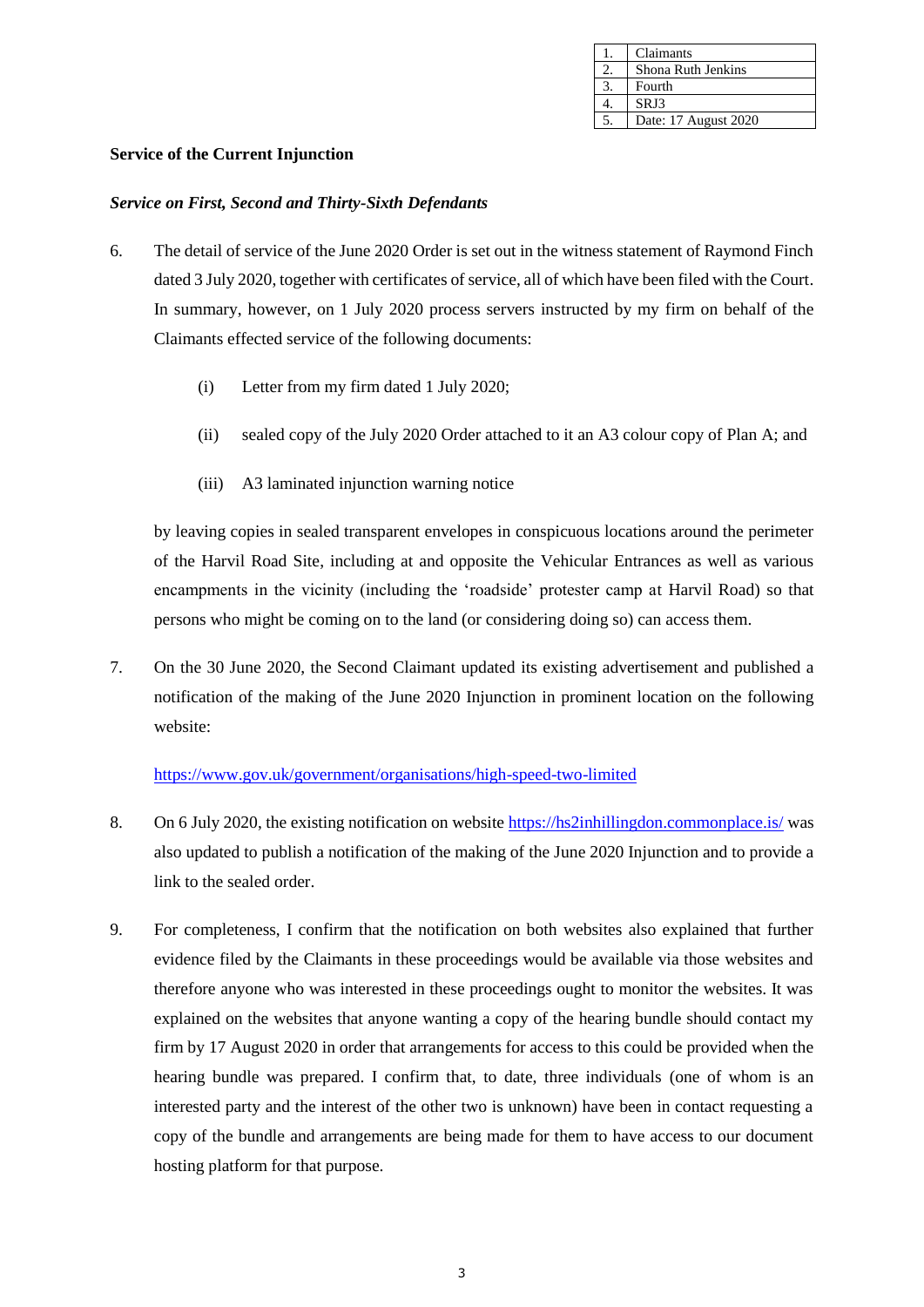| Claimants            |
|----------------------|
| Shona Ruth Jenkins   |
| Fourth               |
| SRJ3                 |
| Date: 17 August 2020 |

# *Service on Third to Thirty-Fifth Defendants*

- 10. In respect of the Named Defendants, the 'snapshot' provided in the Schedule illustrates where service of the Current Injunction has taken place for each of the Named Defendants.
- 11. In summary:
	- 11.1 On **30 June 2020**:
		- (i) D3, D4 and D31 were served under cover of a letter dated 30 June 2020 sent by first class and recorded delivery to their usual addresses. A copy of the Current Injunction was also sent to D3's solicitors and barrister (Mr Mehta) by email on 30 June 2020 and to D4's barrister (Mr Powlesland) on the same day.
		- (ii) D18, D28 and D32 were served by sending a copy of the Current Injunction to their email addresses given for service in these proceedings.
		- (iii) D11, D15, D16, D19 and D20 were served under cover of a letter dated 30 June 2020 sent by first class and recorded delivery to their last known addresses.

## 11.2 On **1 July 2020**:

- (i) D8, D21, D22, D23, D26, D29, D35 were served with the Current Injunction with a covering letter addressed to each of those individuals at the locations they had previously given the Claimants for service as set out in the Schedule.
- (ii) D7, D9-D14, D17-D20, D24, D25, D27, D30 and D34 were served by leaving copies of the Current Injunction with a covering letter addressed to each of those individuals at the 'roadside' protest camp at Harvil Road. In the case of D7, D12 and D14, camps at Harvil Road have been given as an address for those individuals previously.
- (iii) D10, D14, D17, D25 and D27 were served by leaving copies of the Current Injunction with a covering letter addressed to each of those individuals at the Crackley Protest Camp. In the case of Ds25 and 27, this was a previous given address and in the case of D14, it has been previously confirmed by other occupants of the camp that she does reside there.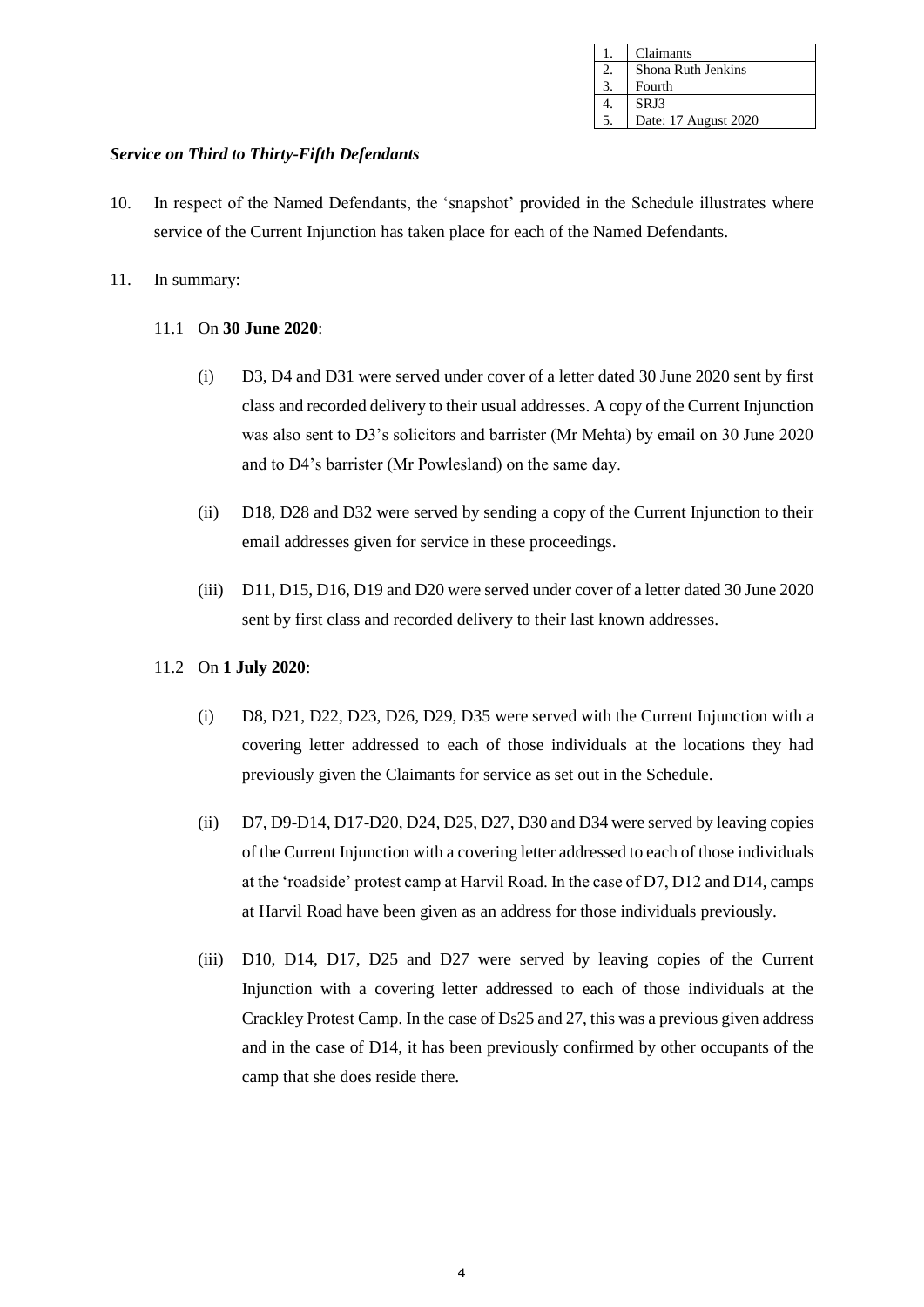| Claimants            |
|----------------------|
| Shona Ruth Jenkins   |
| Fourth               |
| SRJ3                 |
| Date: 17 August 2020 |

## **Claimants' Reply Evidence**

- 12. On **27 July 2020**, the Claimants' filed evidence in reply pursuant to paragraph 25 of the Current Injunction. This included a third witness statement of Mr Perin and a third witness statement of Mr Jordan together with exhibits ("the Reply Evidence").
- 13. In addition and pursuant to paragraph 25 of the Current Injunction:
	- 13.1 On **27 July 2020** a link to the Claimants' Reply Evidence was created on the websites referred to at paragraphs 7 and 8 above and those documents uploaded.
	- 13.2 On **27 July 2020**, I sent emails to D3 (and Mr Mehta and D3's solicitors), D4, D9, D18, D28 and D32 attaching a copy of the Reply Evidence. I also indicated that videos are referred to in the third statement of Mr Jordan ("Jordan 3") and links had been provided to those videos. I made clear that if they had any difficulties in accessing the videos that they should let me know and I would arrange for them to have access to my firm's document hosting system. At the time of drafting this statement, only D3 - Ms Green has been in touch to ask for access to one of the video. Access was promptly provided by a trainee solicitor in my firm.
	- 13.3 On **27 July 2020**, the Reply Evidence was sent by first class and recorded delivery to the addresses provided by D3, D4 and D31. Again, it was explained that the exhibit to Jordan 3 contained links to video evidence and should there be any problems in accessing those that they should contact my firm.
	- 13.4 On **28 July 2020**, the Reply Evidence was hand delivered to each of each of the following Named Defendants: D8, D21, D22, D23, D26, D29, D35 by leaving copies at the locations they had given for service as set out in the Schedule, again with a covering letter explaining about the links to the video evidence.
- 14. The Claimants filed further evidence in support of their application on 14 August 2020 being a fourth witness statement of Rohan Perin together with an exhibit ("Perin 4"). A copy was provided to the defendants as follows:
	- 14.1 On **14 August 2020** a link to Perin 4 was created on the websites referred to at paragraphs 7 and 8 above and those documents uploaded.
	- 14.2 On **13 August 2020**, emails were sent to D3 (and Mr Mehta and D3's solicitors), D4 (and D4's barrister, Mr Powlesland), D9, D18, D28 and D32 attaching a copy of Perin 4.